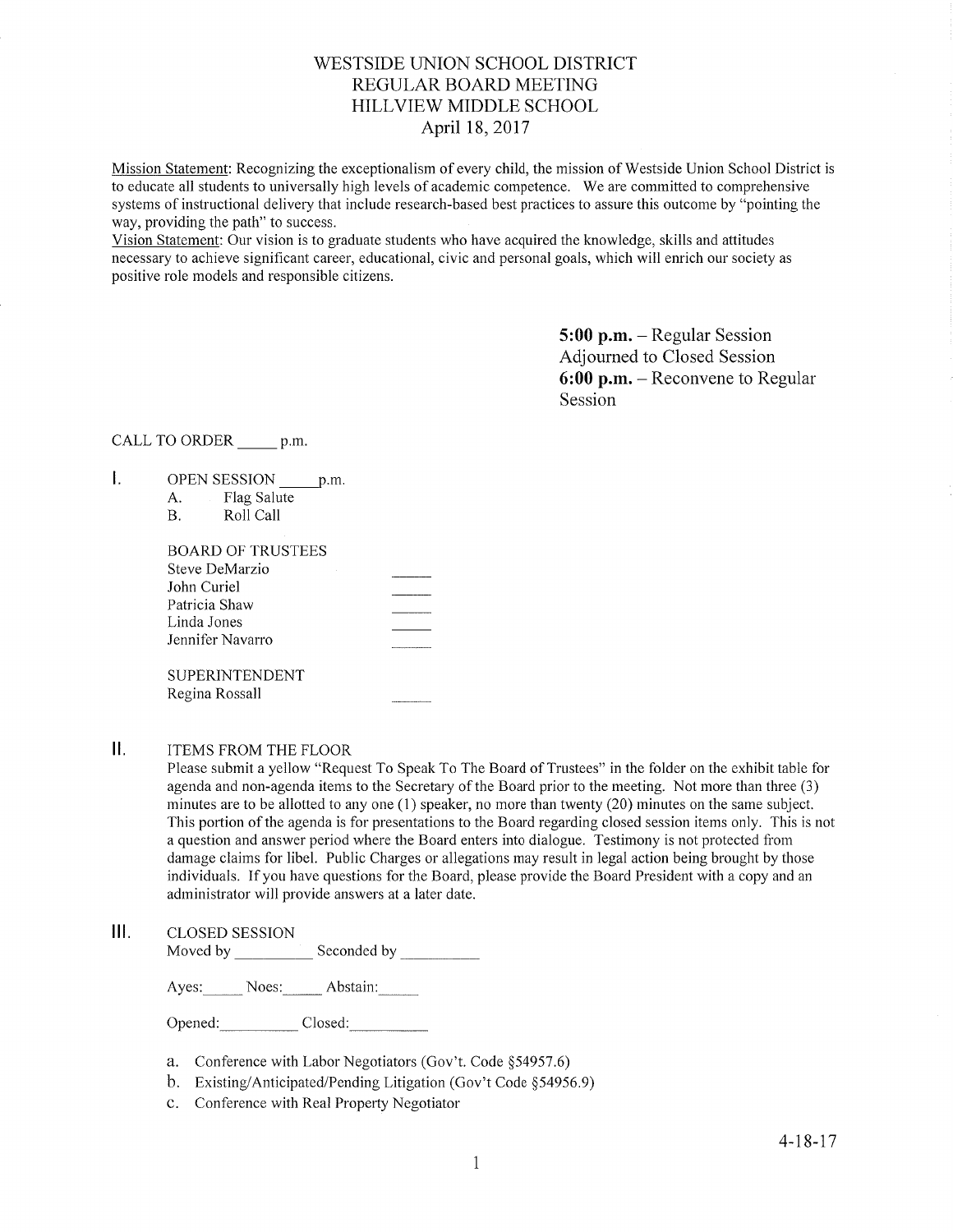- d. Public Ernployee Discipline/Dismissal/Release/Appointment (Gov't Code \$54957)
- e. Pupil Personnel (Ed Code 35146 and 48918) 1 Case
- IV RECONVENE TO OPEN SESSION AT \_\_\_\_\_\_\_\_\_\_\_\_\_ p.m.
- V. REPORT OF CLOSED SESSION ACTION

#### VI PRESENTATIONS

Volunteers

- Site
- . Citizens' Oversight Committee
- WAVE Board and Representatives
- PTA/PTO/PTSA Presidents
- SSC Presidents
- Superintendent's Advisory Council Representatives
- Westside Union School District Trustees

#### HEARING SESSION/STAFF REPORTS VII.

- A. Board Comments
- **B.** Staff Reports
	- 1. Assistant Superintendent Administrative Services
	- 2. Assistant Superintendent Educational Services
	- 3. Deputy Superintendent
	- 4. Superintendent

#### RECESS VIII.

RECONVENE TO OPEN SESSION at p.m. IX.

#### PERSONAL APPEARANCES X.

- A. Westside Union Teachers Association Representatives
- B. California School Employees Association Representatives
- C. Parent Teacher Association Representatives
- D. West Antelope Valley Educational Foundation Representatives
- ITEMS FROM THE FLOOR XI

Please submit a yellow "Request To Speak To The Board of Trustees" in the folder on the exhibit table for agenda and non-agenda items to the Secretary of the Board prior to the meeting. Not more than three (3) minutes are to be allotted to any one (1) speaker, no more than twenty (20) minutes on the same subject. This is not a question and answer period where the Board enters into dialogue. Testimony is not protected from damage claims for libel. Public Charges or allegations may result in legal action being brought by those individuals. If you have questions for the Board, please provide the Board President with a copy and an administrator will provide answers at a later date.

PUBLIC HEAzuNG None xil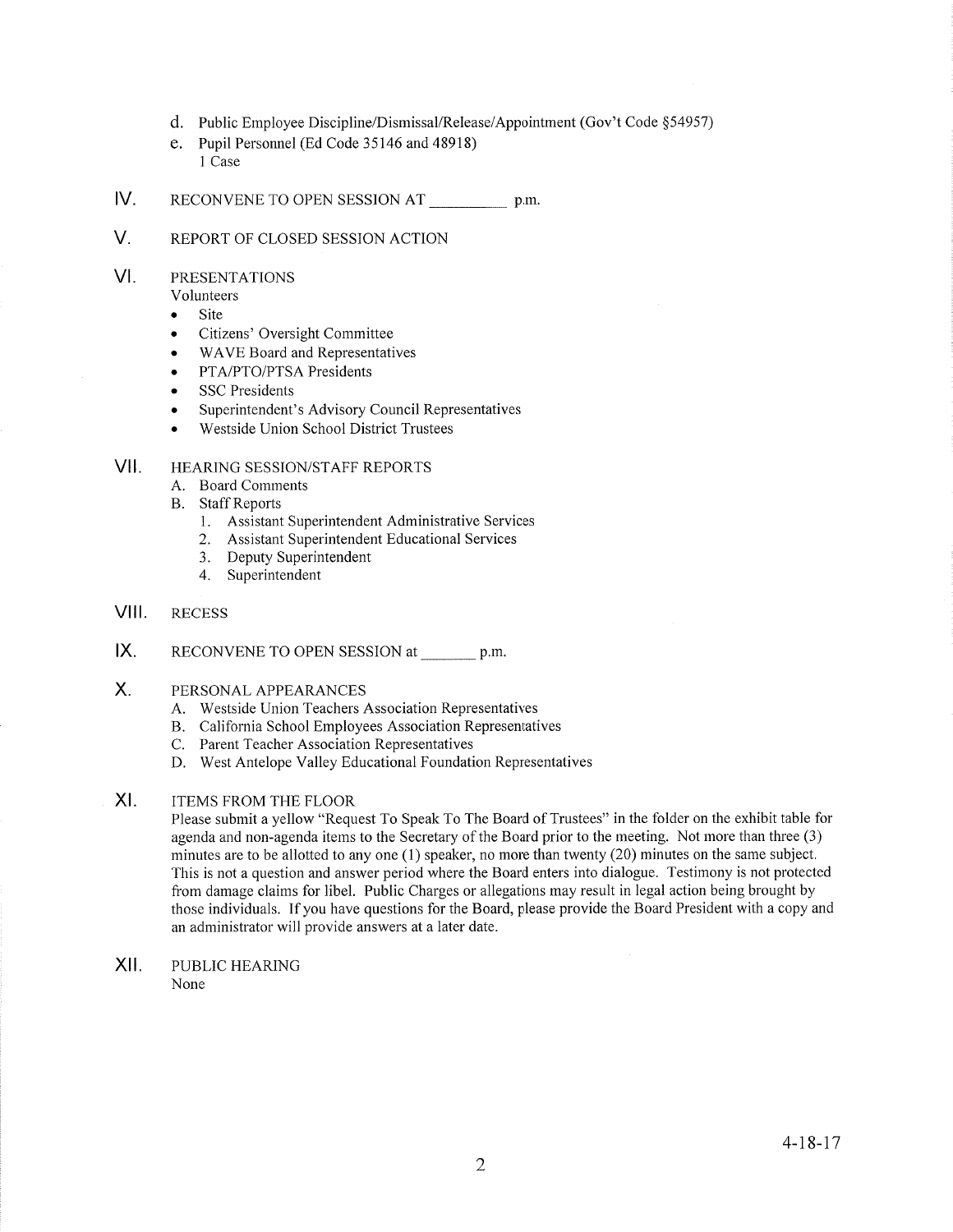# XIII.

| JII. | А. | <b>BUSINESS SESSION</b><br>1. | Organizational/Governance<br>Agenda                                                                                                                                                                                                                                                                                                                                                                                 | Item1        | Goal# |
|------|----|-------------------------------|---------------------------------------------------------------------------------------------------------------------------------------------------------------------------------------------------------------------------------------------------------------------------------------------------------------------------------------------------------------------------------------------------------------------|--------------|-------|
|      |    |                               |                                                                                                                                                                                                                                                                                                                                                                                                                     |              |       |
|      |    |                               | To approve the Agenda of the Regular Meeting of<br>April 18, 2017                                                                                                                                                                                                                                                                                                                                                   |              |       |
|      |    |                               | Ayes: Noes: Abstain:                                                                                                                                                                                                                                                                                                                                                                                                |              |       |
|      |    |                               | Actions proposed for the Consent Calendar, are items with adopted policies and<br>approved practices of the District and are deemed routine in nature. They will be<br>acted upon in one motion, without discussions, unless members of the Board request<br>an item's removal. The item will then be removed from the motion to approve and<br>after the approval of the consent agenda the item(s) will be heard. | Items 2a -2f |       |
|      |    | 2.                            | Consent<br>Minutes of the Regular Meeting on April 4, 2017<br>a.<br>Fundraising Authorization<br>b.<br>Personnel Report<br>c.<br>Purchase Orders<br>$\mathbf{d}$ .<br>Consultant/Contract Schedule<br>e.<br>f.<br>Conference/Workshop Schedule<br>Moved by ___________________ Seconded by _______________<br>Approval of the Consent Items as presented.<br>Ayes: Noes: Abstain:                                   |              |       |
|      |    | 3.                            | Board Bylaws<br>BB 9323, Meeting Conduct<br>۰<br>BB/E 9323.2, Actions by the Board<br>$\bullet$<br>BB 9324, Minutes and Recordings<br>$\bullet$<br>BB 9400, Board Self-Evaluation<br>٠<br>Approval of the first reading of Board Bylaws and<br>Exhibit                                                                                                                                                              | Item 3       |       |
|      |    | 4.                            | Ayes: Noes: Abstain:<br>Revised Board Bylaw 9230, Orientation<br>Approval of the second and final reading of the revised<br>Board Bylaw 9230, Orientation                                                                                                                                                                                                                                                           | Item 4       |       |
|      |    |                               | Ayes: Noes: Abstain:                                                                                                                                                                                                                                                                                                                                                                                                |              |       |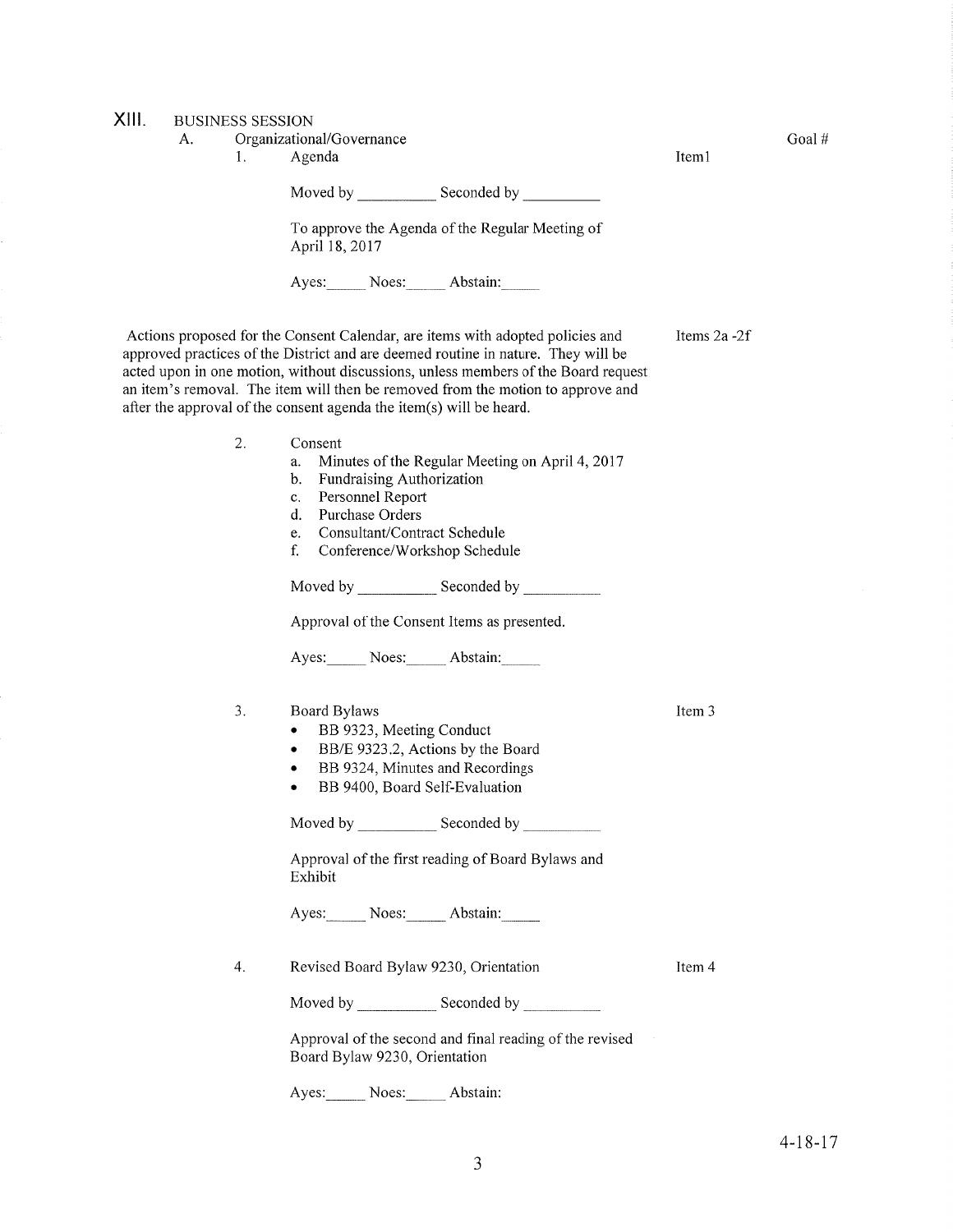| Resolution 17-74, National Public School Volunteer Week<br>and Proclamation                                                      |                                                                                                                              |  |
|----------------------------------------------------------------------------------------------------------------------------------|------------------------------------------------------------------------------------------------------------------------------|--|
| Moved by Seconded by Seconded by                                                                                                 |                                                                                                                              |  |
| Approval of Resolution 17-74, National Public School<br>Volunteer Week and Proclamation                                          |                                                                                                                              |  |
| Ayes: Noes: Abstain:                                                                                                             |                                                                                                                              |  |
| Discussion Item<br><b>Board Governance</b><br>ш                                                                                  | Item 6                                                                                                                       |  |
| <b>Educational Services</b>                                                                                                      | Item 7                                                                                                                       |  |
|                                                                                                                                  |                                                                                                                              |  |
| Approval of the Title I Program Evaluation                                                                                       |                                                                                                                              |  |
| Ayes: Noes: Abstain:                                                                                                             |                                                                                                                              |  |
| Memorandum of Understanding 17-15, between Westside<br>Union School District and the Children's Bureau -<br>Palmdale             | Item 8                                                                                                                       |  |
|                                                                                                                                  |                                                                                                                              |  |
| Approval of Memorandum of Understanding 17-15,<br>between Westside Union School District and the<br>Children's Bureau - Palmdale |                                                                                                                              |  |
| Ayes: Noes: Abstain:                                                                                                             |                                                                                                                              |  |
|                                                                                                                                  |                                                                                                                              |  |
| Extend Baked Goods Contract with Flowers Baking<br>Company                                                                       | Item 9                                                                                                                       |  |
|                                                                                                                                  |                                                                                                                              |  |
| Approval to Extend Baked Goods Contract with Flowers<br><b>Baking Company</b>                                                    |                                                                                                                              |  |
| Ayes: Noes: Abstain:                                                                                                             |                                                                                                                              |  |
| Board Policy 3470, Debt Issuance and Management                                                                                  | Item 10                                                                                                                      |  |
| Moved by <b>Example</b><br>Seconded by                                                                                           |                                                                                                                              |  |
|                                                                                                                                  | Title I Program Evaluation<br>Moved by _________________ Seconded by ____________<br>Moved by Seconded by<br><b>Business</b> |  |

B

 $C$ .

 $\mathcal{A}$ 

 $\hat{\mathbf{v}}$ 

Goal #

 $\hat{\mathbf{v}}$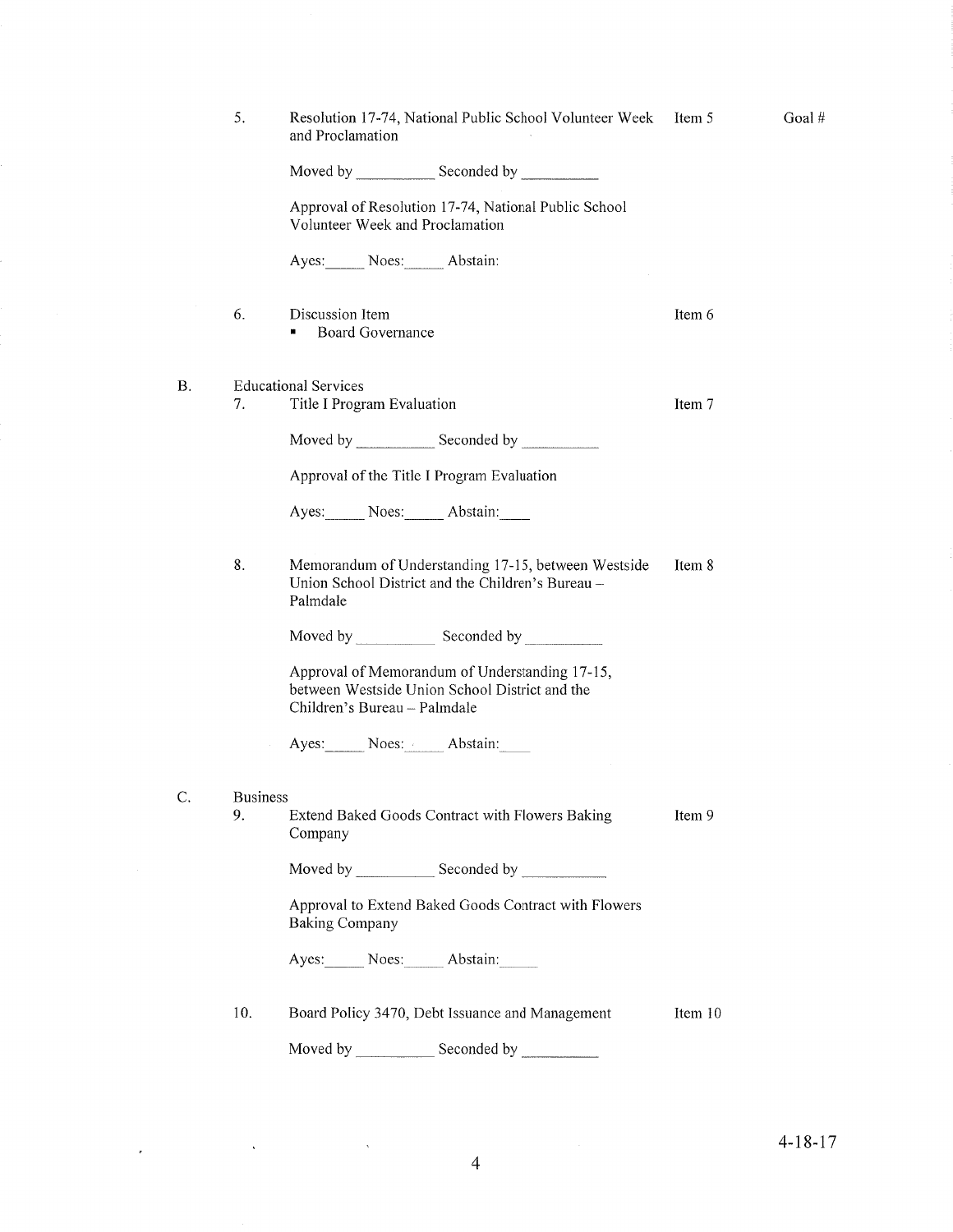|       |                                                                                                                                                                                                                                                            | Approval of the second and final reading of Board Policy<br>3470, Debt Issuance and Management                                                                                                                    |         | Goal# |  |  |
|-------|------------------------------------------------------------------------------------------------------------------------------------------------------------------------------------------------------------------------------------------------------------|-------------------------------------------------------------------------------------------------------------------------------------------------------------------------------------------------------------------|---------|-------|--|--|
|       |                                                                                                                                                                                                                                                            | Ayes: Noes: Abstain:                                                                                                                                                                                              |         |       |  |  |
|       | 11.                                                                                                                                                                                                                                                        | Revised Board Policy and Administrative Regulation<br>3260, Fees and Charges                                                                                                                                      | Item 11 |       |  |  |
|       |                                                                                                                                                                                                                                                            |                                                                                                                                                                                                                   |         |       |  |  |
|       |                                                                                                                                                                                                                                                            | Approval of the first reading of the revised Board Policy<br>and Administrative Regulation 3260, Fees and Charges                                                                                                 |         |       |  |  |
|       |                                                                                                                                                                                                                                                            | Ayes: Noes: Abstain:                                                                                                                                                                                              |         |       |  |  |
|       | 12.                                                                                                                                                                                                                                                        | Contract with Nexus IS/Dimension Data for Low-voltage<br>and information technology services for Cottonwood<br>Modernization, Phase 3 under the State of California<br>Multiple Award Schedule (CMAS)             | Item 12 |       |  |  |
|       |                                                                                                                                                                                                                                                            | Approval of Contract with Nexus IS/Dimension Data for<br>Low-voltage and information technology services for<br>Cottonwood Modernization, Phase 3 under the State of<br>California Multiple Award Schedule (CMAS) |         |       |  |  |
|       |                                                                                                                                                                                                                                                            | Ayes: Noes: Abstain:                                                                                                                                                                                              |         |       |  |  |
|       | 13.                                                                                                                                                                                                                                                        | Renaming Cottonwood Elementary School                                                                                                                                                                             | Item 13 | 4Α    |  |  |
|       |                                                                                                                                                                                                                                                            | Moved by Seconded by Seconded by                                                                                                                                                                                  |         |       |  |  |
|       |                                                                                                                                                                                                                                                            | Approval of the new rename Cottonwood Elementary to                                                                                                                                                               |         |       |  |  |
|       |                                                                                                                                                                                                                                                            | Ayes: Noes: Abstain:                                                                                                                                                                                              |         |       |  |  |
| XIV.  | <b>INFORMATION SESSION</b><br>Items From The Floor - Continued<br>А.<br><b>B.</b><br>Dates to Remember:<br>Regular Meeting on May 2, 2017 – Certificated Staff Recognitions<br>1.<br>Regular Meeting on May 16, 2017 – Classified Staff Recognitions<br>2. |                                                                                                                                                                                                                   |         |       |  |  |
| XV.   | <b>NEW BUSINESS</b><br>Future Board Meeting Items                                                                                                                                                                                                          |                                                                                                                                                                                                                   |         |       |  |  |
| XVI.  | CLOSED SESSION - Continued                                                                                                                                                                                                                                 |                                                                                                                                                                                                                   |         |       |  |  |
| XVII. | RECONVENE TO OPEN SESSION at<br>p.m.                                                                                                                                                                                                                       |                                                                                                                                                                                                                   |         |       |  |  |
|       | XVIII. REPORT OF CLOSED SESSION ACTION                                                                                                                                                                                                                     |                                                                                                                                                                                                                   |         |       |  |  |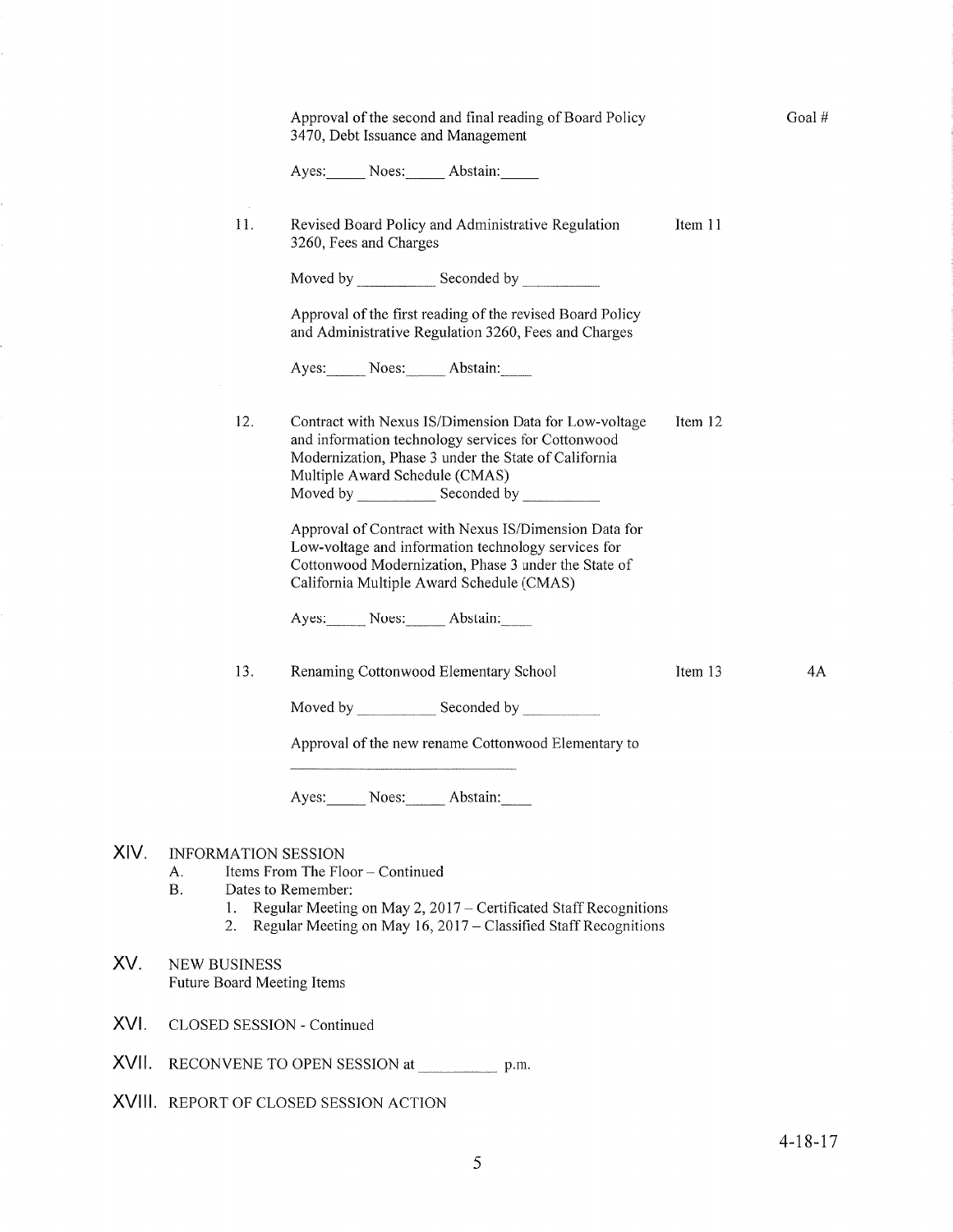## XIX. ADJoURNMENT

There being no further business to come before the Board at the regular meeting of April 18, 2017, is adjourned at p.m. by the Board President.

In compliance with the Americans with Disabilities Act, if you need special assistance to access the Board meeting room or to otherwise participate at this meeting, including auxiliary aids or services, please contact Tonya Williams at (661) 122-0716. Notification at least 48 hours prior to the meeting will enable the District to make reasonable arrangements to ensure accessibility to the Board meeting room.

Any writings or documents that are public records and are provided to a majority of the governing board regarding an open session item on this agenda will be made available for public inspection on the District Web Site, www.westside.k12.ca.us or in the District Office located at 41914 50<sup>th</sup> St. West, Quartz Hill, CA 93536 during normal business hours  $(8:00 a.m. - 4:00 p.m.).$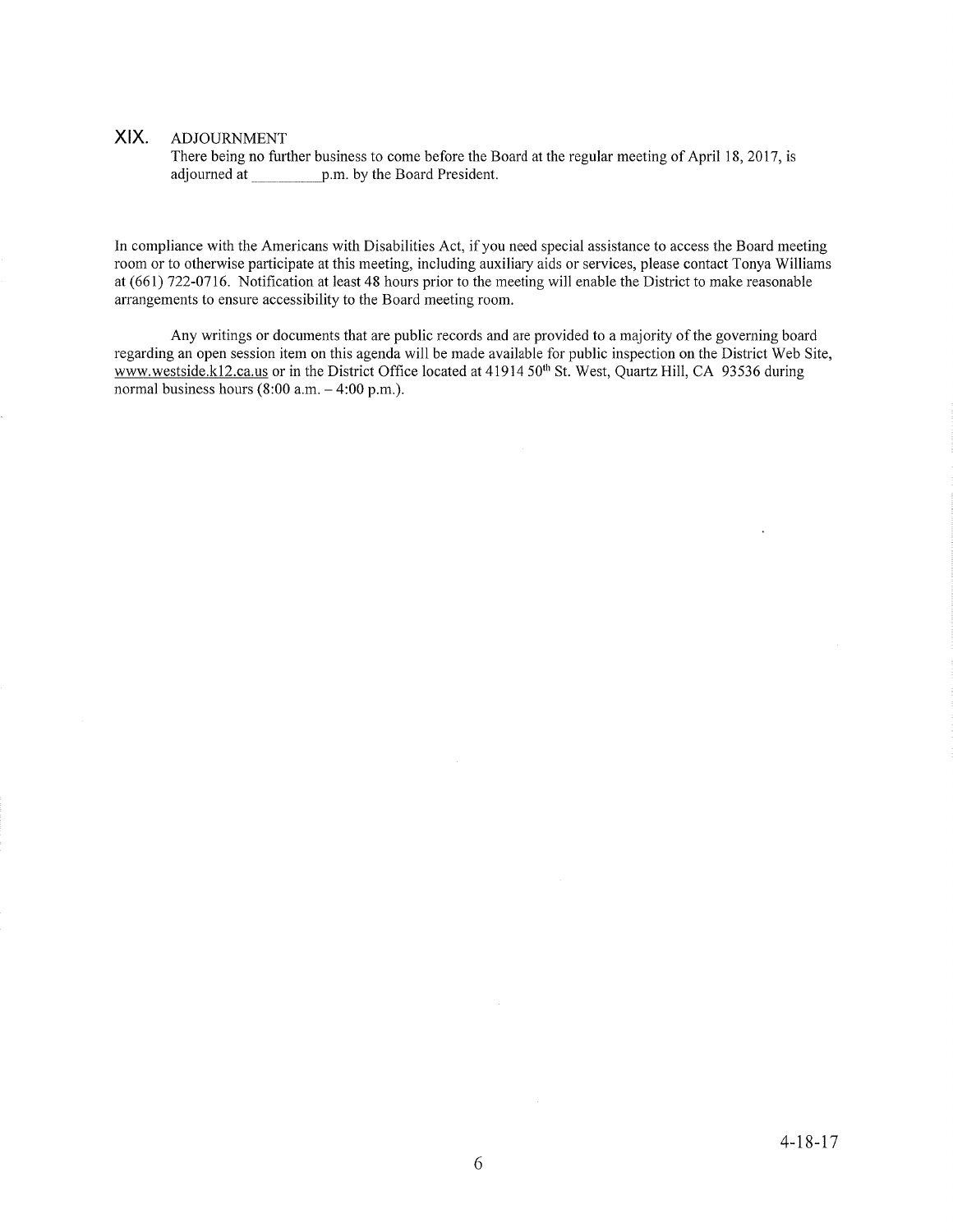# Core Beliefs and Board Goals 2016-2017

## The District uses data to create a learning-oriented culture for both staff and students which defines success in terms of improvement and progress.

### 1 WE BELIEVE THAT OUR TEACHERS AND STAFF ARE OUR MOST VALUABLE ASSETS AND RESOURCES

- $\hat{\infty}$  A. Revenues will be placed in a separate account to pay for long term postemployment benefits
	- \* Annual ReÞort bv Business Services

### WE OPERATE WITH TRANSPARENCY, TRUST AND INTEGRITY, GOVERNING IN A DIGNIFIED, PROFESSIONAL MANNER, TREATING EVERYONE WITH CIVILITY AND RESPECT 2.

### WE ARE ABSOLUTELY COMMITTED TO PROVIDING A SAFE, DISTINGUISHED AND ENGAGING LEARNING ENVIRONMENT THAT ENSURES ALL STUDENTS LEARN TO THEIR HIGHEST POTENTIAL  $3<sub>1</sub>$

- èp A. Build a capacity of board and district staff in developing and monitoring data related to goals and priorities
- B. A key concern and priority for this governing board is improving the accuracy and consistency of grading which should measure what students know, as they play a crucial role in every aspect of student's academic lives and future lives as global citizens. Areas of concern are: 1) Grades reflect progressive and mastery of content. 2) They are predictable and understood by parents and third parties. 3) That non-academic factors are graded separately. 4) The system adopted is not overwhelming for teachers. èp
	- \* Annual Report by Educational Services

## WE ARE ABSOLUTELY COMMITTED TO PROVIDING THE NECESSARY FACILITIES TO MEET THE HOUSING AND EDUCATION NEEDS OF OUR CHANGING STUDENT POPULATION AND A VISION THAT PROMOTES AND SUPPORTS THEIR FUTURE 4

- èp A. Modernize Cottonwood Elementary School and receive an annual update to the District's Mâster Facilities Plan while exploring and securing options to finance the plan.
	- \* Annual Report by Business Services

 $\mathbf{u}^{(1)}$  ,  $\tilde{\mathbf{u}}$  ,